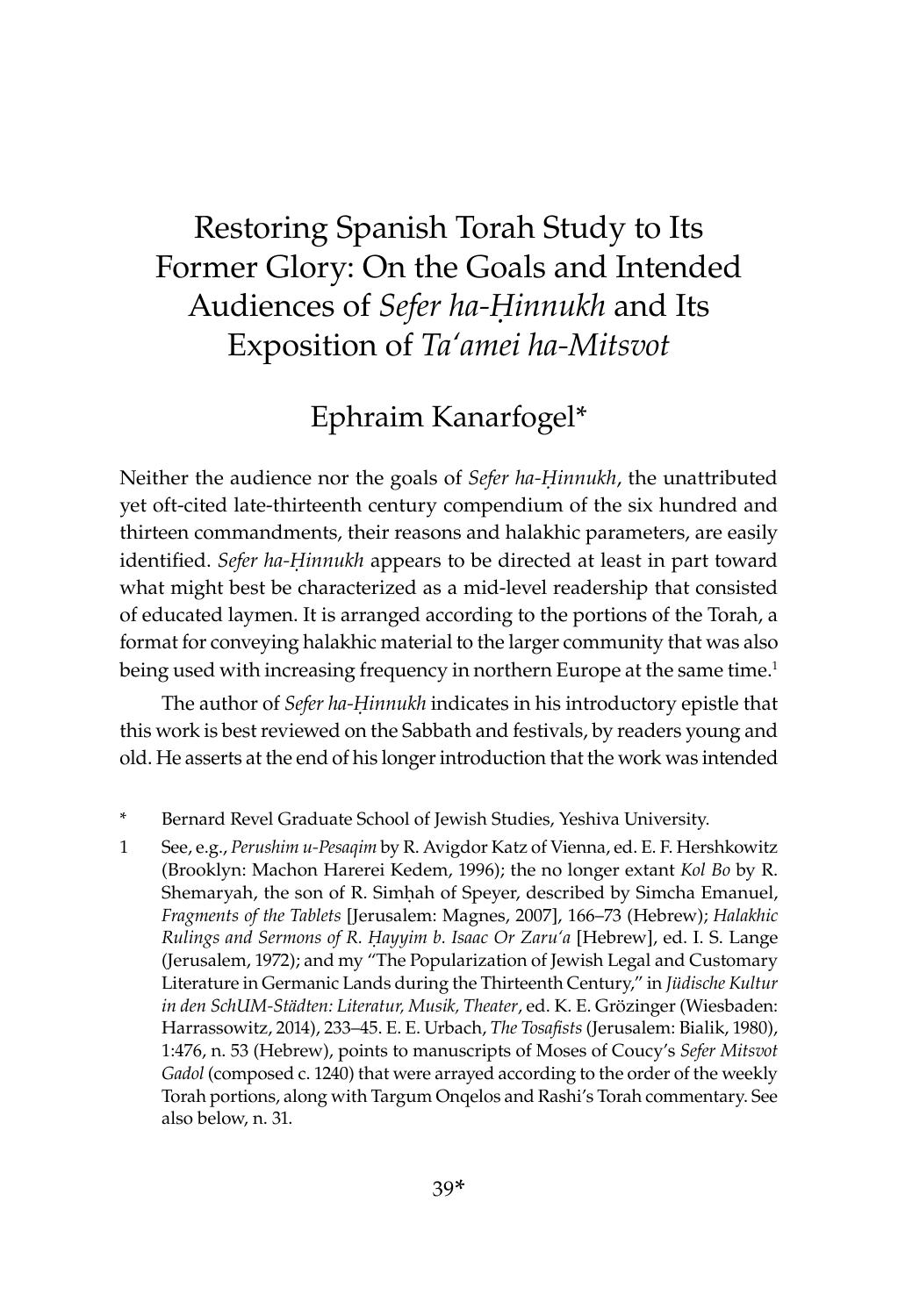to inspire his son (and his son's friends) each week after they had reviewed the Torah portion, to acclimate themselves to the number and nature of the precepts that were to be found in each portion and to ponder their meaning, a practice that would hold them in good stead throughout their lives.<sup>2</sup>

Upon completing his discussion of the precepts found in the book of Leviticus, the author offers a kind of mid-course assessment, in which he reiterates (in almost apologetic terms) that he formulated the many reasons for the commandments to the extent that he did in order to "educate the young men (*le-ḥannekh ha-ne'arim*)" in terms that they could well understand, even though others may already be aware of at least some of these reasons and purposes. "And I therefore entitled this work *Sefer ha-Ḥinnukh*, to provide the wisdom and great purpose [behind each of the commandments] so that if they are meritorious, they will fully grasp them during their mature years as well (*yassigu gam bi-mei ziqnatam*)."<sup>3</sup> All of this suggests that the format of *Sefer ha-Ḥinnukh* was designed in no small measure to appeal to and to reach some of the less scholarly strata within Spanish Jewish society. The *She'iltot de-R. Aḥai Gaon* represents a similar kind of approach and structure that was undertaken during the geonic period.<sup>4</sup>

The rationalistic yet non-philosophical approach to *ta'amei ha-mitsvot*, typically designated in *Sefer ha-Ḥinnukh* as *shorashim* (roots or principles) and presented throughout the work toward the beginning of each *mitsvah*, as well as the overarching principles of religious thought and performance that are developed such as the notion of הלבבות נמשכים הפעולות אחרי כי) the heart is drawn after one's actions) and its variants,<sup>5</sup> would also seem to be directed to this same level or type of reader. As such, the argument advanced

- 2 See the epistle in *Sefer ha-Ḥinnukh 'im Be'ur Minḥat Ḥinnukh* (Jerusalem: Machon Yerushalayim, 1988), vol. 1, p. 21; and the end of the introduction, ibid., 28: לעורר לב הנער בני, והילדים חביריו בכל שבוע ושבוע אחר שילמדו אותו הסדר... גם כי יזקינו לא ממנו יסורו. The final clause here is a paraphrase of Proverbs 22:6, just as the first formulation by the author of *Sefer ha-Ḥinnukh* recorded in the next paragraph of the text paraphrases the beginning of this verse.
- 3 See *Sefer ha-Ḥinnukh 'im Be'ur Minḥat Ḥinnukh*, 2:578. Cf. Judah Galinsky, "On Popular Halakhic Literature and the Jewish Reading Audience in Fourteenth-Century Spain," *JQR* 98 (2008): 318–26.
- 4 See Robert Brody, *The Geonim of Babylonia and the Shaping of Medieval Jewish Culture* (New Haven: Yale University Press, 1998), 202–15; and Isadore Twersky, *Introduction to the Code of Maimonides* (New Haven: Yale University Press, 1980), 246.
- 5 See *Sefer ha-Ḥinnukh, mitsvot* 16, 40, 95, 124, 286, 459.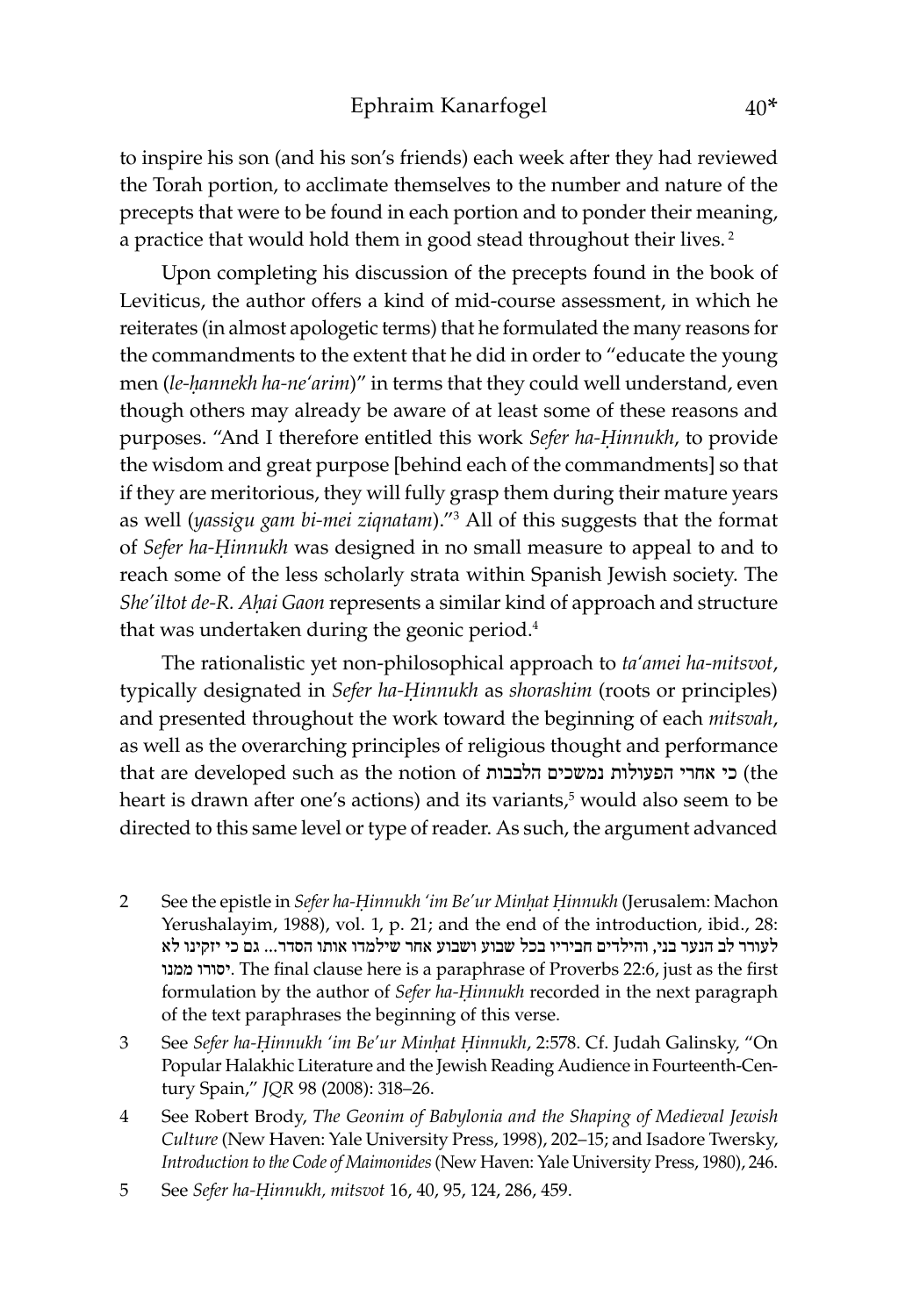by Elyakim Krumbein, that *Sefer ha-Ḥinnukh* is primarily a work of pedagogy which sought to bring the didactic value of Maimonides' *Mishneh Torah,*  along with the author's additional teachings and observations, to a wider audience, and to provide and promote a robust range of Torah study for that audience, has obvious merit.<sup>6</sup>

At the same time, however, many detailed, high-level and sometimes even arcane halakhic discussions are found throughout *Sefer ha-Ḥinnukh*.<sup>7</sup> A perusal of the way that *Sefer ha-Ḥinnukh* is cited (following its printing in 1523) by R. Yosef Caro in his *Beit Yosef* and in a parallel responsum, and in the responsa of other sixteenth-century rabbinic authorities including Radvaz, Moses b. Joseph of Trani, Benjamin Zeev of Venice and Arta, and Samuel de Modena, speaks volumes about the esteem in which *Sefer ha-Ḥinnukh* was held as a rich work of Jewish law of the first rank, and reveals the distinguished company in which its views are presented.<sup>8</sup> Moreover, Mayer Twersky, in another of the handful

- 6 See E. Krumbein, "The Form of Maimonides in *Sefer ha-Hinnukh*," *Netu'im* 16 (2010): 127–30 (Hebrew). Krumbein correctly notes that *Mishneh Torah* was much more central to *Sefer ha-Ḥinnukh*'s mission than was *Moreh Nevukhim*, which is also cited on occasion, since the goal was to promote Torah study itself, without any necessary connection to philosophical study. Similarly, kabbalistic teachings (that were widespread in Spain during the period in which *Sefer ha-Ḥinnukh* was composed) are mentioned only infrequently. See, e.g., *mitsvot* 95, 104, 126, 285, 554; and cf. Israel Ta-Shma, *Studies in Medieval Rabbinic Literature*, vol. 2 (Jerusalem: Bialik, 2004), 288–92 (Hebrew), who notes that the kabbalistic references typically appear in the realm of *ta'amei ha-mitsvot*. See also below, n. 33.
- 7 See, e.g., *mitsvah* 30 (the prohibition against testifying falsely); 73 (the prohibition against eating a *terefah*); 111 (the prohibition against eating or drinking an idolatrous offering); 258 (the prohibition against skewing measures); 294 (the prohibition against slaughtering an animal and its offspring on the same day); 350 (the laws of *'arakhin*); 395 (the *mitsvah* of *ma'aser rishon*); 397 (the *mitsvah* of *parah 'adummah*); 496 (the prohibition against defying the *beit din ha-gadol*); 507 (the *mitsvah* to separate *terumah gedolah*). See also, e.g., *mitsvah* 4, 7, 49, 62, 122, 123, 148, 169, 283, 336, 339, 364, 368, 523. To be sure, as a further reflection of the different aims or intended audiences, there are also more than a few *mitsvot* for which the discussion remains relatively contained and unencumbered.
- 8 See *Beit Yosef* to *Ḥoshen Mishpat*, sec. 207, s. v. *katav ha-Rashba…ha-kelal she-katav ba'al Nimmuqei Yosef*, which cites *Sefer ha-Ḥinnukh* alongside Rashba, Semag, Rabbenu Tam, and Rosh regarding a complex discussion of when a *qinyan* that is characterized as an *asmakhta* can nonetheless be binding. The parallel responsum is found in Karo's *Avqat Rokhel*, #150 (Jerusalem: Siaḥ Yisra'el, 2012), 523. For the additional citations of *Sefer ha-Ḥinnukh* in sixteenth-century responsa, see D. Metzger, "Sefer ha-Ḥinnukh u-Meḥabbero," in *Sefer ha-Ḥinnukh 'im Be'ur*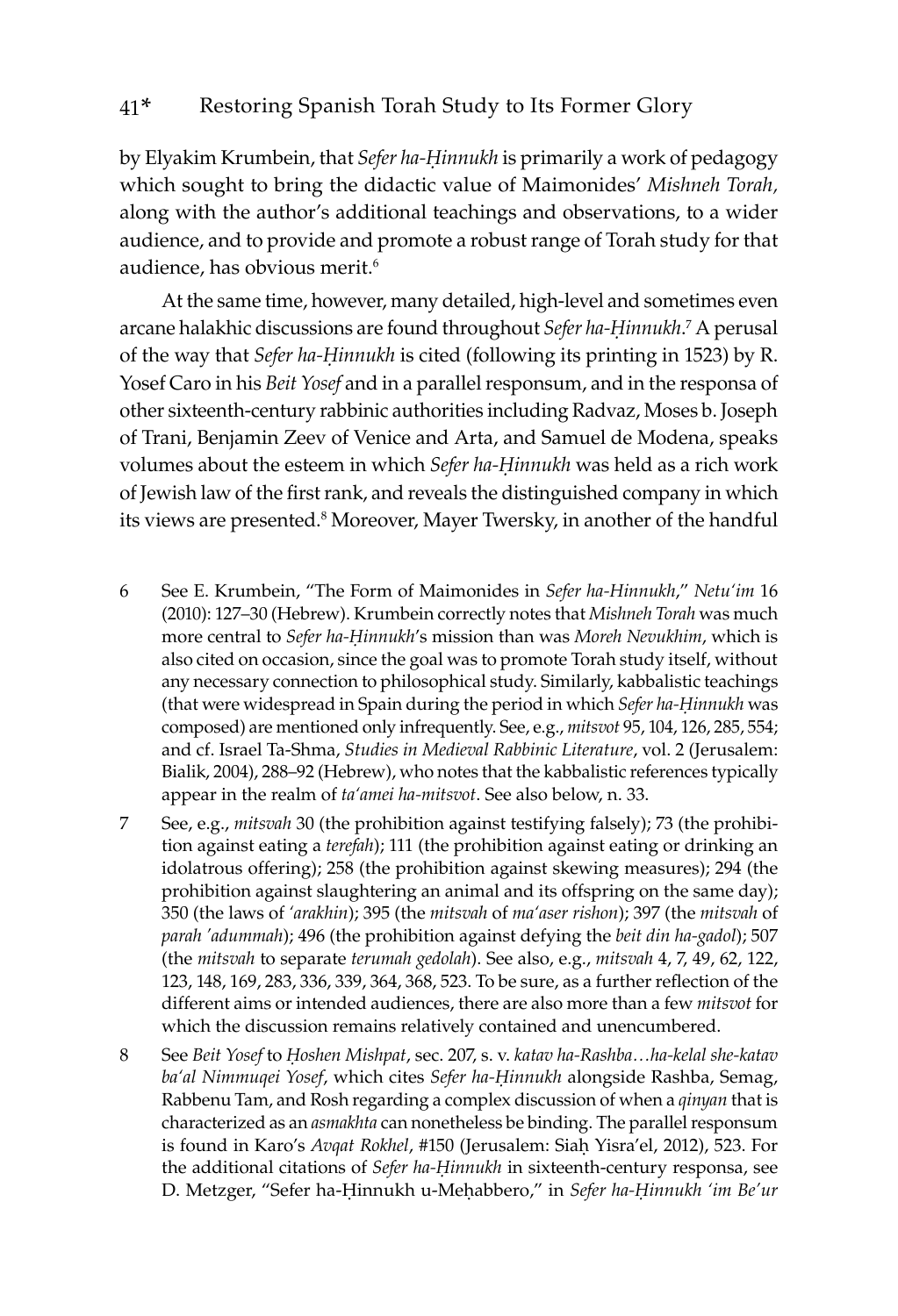#### Ephraim Kanarfogel 42\*

of recent studies devoted to *Sefer ha-Ḥinnukh*, suggests that this work also had a significant interest in expanding the halakhic system, by introducing new dimensions of the various *mitsvot* that it treats, thereby exposing additional mandates. These analyses, which are usually presented toward the end of the discussion of each *mitsvah* and are often introduced by leading phrases such as *lefi ha-domeh*, *ve-yesh lanu lilmod*, *ve-gam hu ḥeleq mi-mitsvah zo*, would have been somewhat lost on an average reader, further suggesting that this work had a distinct scholarly component or aim as well.<sup>9</sup> Finally, it would appear that the author's *apologia* at the end of his treatment of the precepts in the book of Leviticus noted above, about providing multiple reasons for the commandments even though these are already well-known to some, was directed to a more learned group of readers. *Sefer ha-Ḥinnukh* emerges, in a word, as a multi-faceted work that was intended for different audiences.

The author of *Sefer ha-Ḥinnukh* often refers to an anonymous teacher (*morenu*) but never identifies himself, other than noting at the end of his introduction that he (and his son) were Levites and that he hailed from Barcelona, characterizing himself as ברצלוני לוי מבית יהודי איש. The earliest manuscript of the work, copied in 1313, suggests that it was composed in the last quarter of the thirteenth century or perhaps in the early years of the fourteenth century. Whether the author of *Sefer ha-Ḥinnukh* was a student of the leading talmudic sages in Barcelona, R. Solomon b. Abraham ibn Adret (Rashba, d. c. 1310) or R. Aaron b. Joseph *ha-Levi* (Ra'ah) as several contemporary rabbinic scholars have suggested, $10$  or whether he was the older brother of Ra'ah (R. Pinhas *ha-Levi*) as Israel Ta-Shma has argued,<sup>11</sup> his teacher—or

*Minḥat Ḥinnukh*, 1:16. *Sefer ha-Ḥinnukh* is cited frequently in *Eliyyahu Rabbah,*  a commentary to R. Mordekhai Jaffe's *Levush* (on *Oraḥ Ḥayyim*) by R. Elijah Shapira of Prague (d. 1712), and especially in the *Birkei Yosef* commentary (to all volumes of the *Shulḥan 'Arukh*) by R. Ḥayyim Yosef David Azulai (Ḥida, d. 1806).

- 9 See M. Twersky, "Halakhic Axiology within the *Sefer ha-Ḥinnukh*," *Tradition* 37 (2003): 49–56.
- 10 See A. Y. Weintraub, "Ma'amar Odot Sefer ha-Ḥinnukh," *Moriah* 25:3–5 (2003): 124-35; Weintraub's suggestion that Rashba himself was the author of *Sefer ha-Ḥinnukh* is completely untenable. See also Metzger, "Sefer ha-Ḥinnukh u-Meḥabbero," 1:16–19; and Y. S. Spiegel, "R. Pinḥas *ha-Levi* ve-Azharotav la-Shabbat she-Lifnei Rosh ha-Shanah," *Sefer Zikkaron leha-Rav Yitsḥak Nissim*, ed. M. Benayahu, vol. 5 (Jerusalem: Yad ha-Rav Nissim, 1985), 72–73.
- 11 See Ta-Shma, *Studies in Medieval Rabbinic Literature*, 2:196–201, 288. See also Yosef Abramson, "Al Odot Zehuto shel Meḥabber Sefer ha-Ḥinnukh," *Ha-Ma'ayan* 45/4 (2005): 67–71; and Y. S. Spiegel's rejoinder, ibid*.*, 71–72.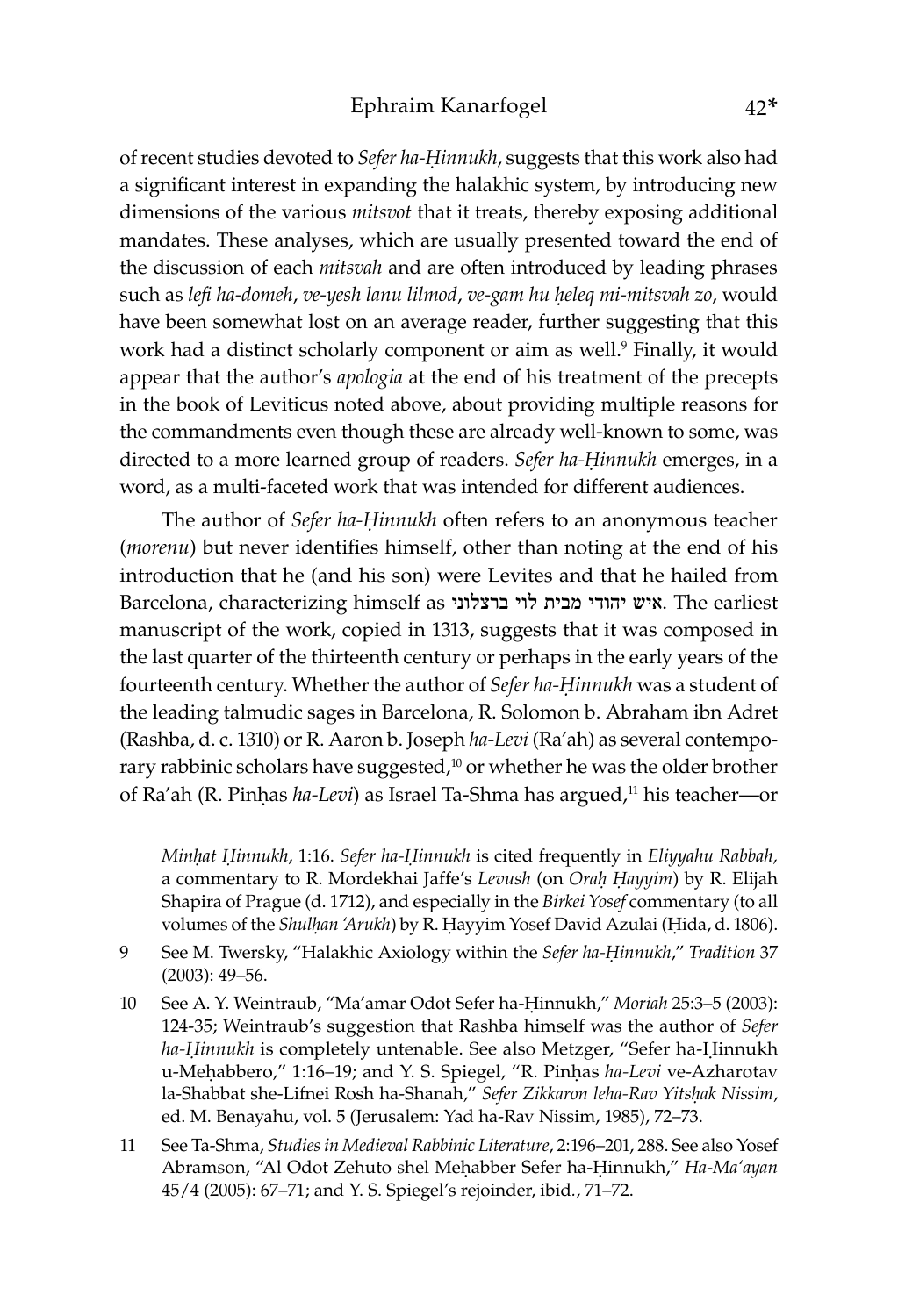teachers—were without doubt associated with the circle of Nahmanides (d. 1270) and his students, even as the author of *Sefer ha-Ḥinnukh* displays an especially strong affinity for the writings of Maimonides (d. 1204).

As but one example of his allegiance to the teachings of Maimonides above all others, the author of *Sefer ha-Ḥinnukh* follows Rambam's enumeration of the *mitsvot* (and the verses in the Torah which anchor that list), with virtually no exception. Indeed, the author of *Sefer ha-Ḥinnukh* supports the Maimonidean approach over that of Ramban even when it seems to go against his own better judgment.<sup>12</sup>

The difficulty in identifying the author of *Sefer ha-Ḥinnukh* is exacerbated by the fact that he does not cite a large number of predecessors by name. In his introductory epistle, the author asserts that his work is based in a significant way on the work of R. Isaac *Alfasi*, and Rif is cited by name within *Sefer ha-Ḥinnukh* on at least seven occasions.13 Rashi is also cited seven times by name, with the citations coming mainly from his talmudic commentary.<sup>14</sup> There are several instances, however, in which the author makes note of the proper interpretation (*ha-perush ha-yafeh*) to a talmudic *sugya*, but the explanation that he reproduces does not comport with what is found in Rashi's talmudic commentary.15

The largest number of named citations (by far) in *Sefer ha-Ḥinnukh* comes from the works of Maimonides, especially *Mishneh Torah* (but including also *Sefer ha-Mitsvot* and *Moreh Nevukhim* as well, as a distant third); and *Sefer* 

- ועם כל זה לא יתחשב יפה עם הלב שנחשוב ענין זה מצוה. ואכן לא נסור מדרך 154, *mitsvah* See 12 מדרך חשבון 138: *mitsvah* in similarly and; רבינו בחשבונינו ימין ושמאל כאשר יעדנו בתחלה הרמב''ם ז''ל אשר תפשנו במצוות לא נטה והדבר אשר יקשה נתלה הקושי בנו ולא בו, כי הוא באמת לו זכינו ומידו זה בעסק סיבתנו. See also 168, 368, 545; below, n. 34; and E. Krumbein, "Form of Maimonides" (above, n. 6), 111–13. Krumbein notes that Rambam's position is almost always cited before that of Ramban (and other medieval authorities), and the author often apologizes when he makes a critical point about any of Rambam's views.
- 13 The author of *Sefer ha-Ḥinnukh* characterizes Rif's work as "among the pillars of the land, well known for their high level and wisdom (המפורסמים הארץ עמודי מספרי ובחכמה במעלה(, "a phrase that also includes the works of Rambam, as well as Ramban's glosses to Rambam's *Sefer ha-Mitsvot*. The explicit citations of Rif are found in *mitsvah* 46, 244, 337, 350, 405, 506, 599. See also *mitsvah* 24, where the commentary to the talmudic *sugya* that he cites follows Rif (and is not a reference to Rashi's commentary).
- 14 See *mitsvah* 62 (end), 208, 283, 329, 330, 350. 421. See also 92, 109.
- 15 See, e.g., *mitsvah* 86, 132 (end), 506; and above, n. 13.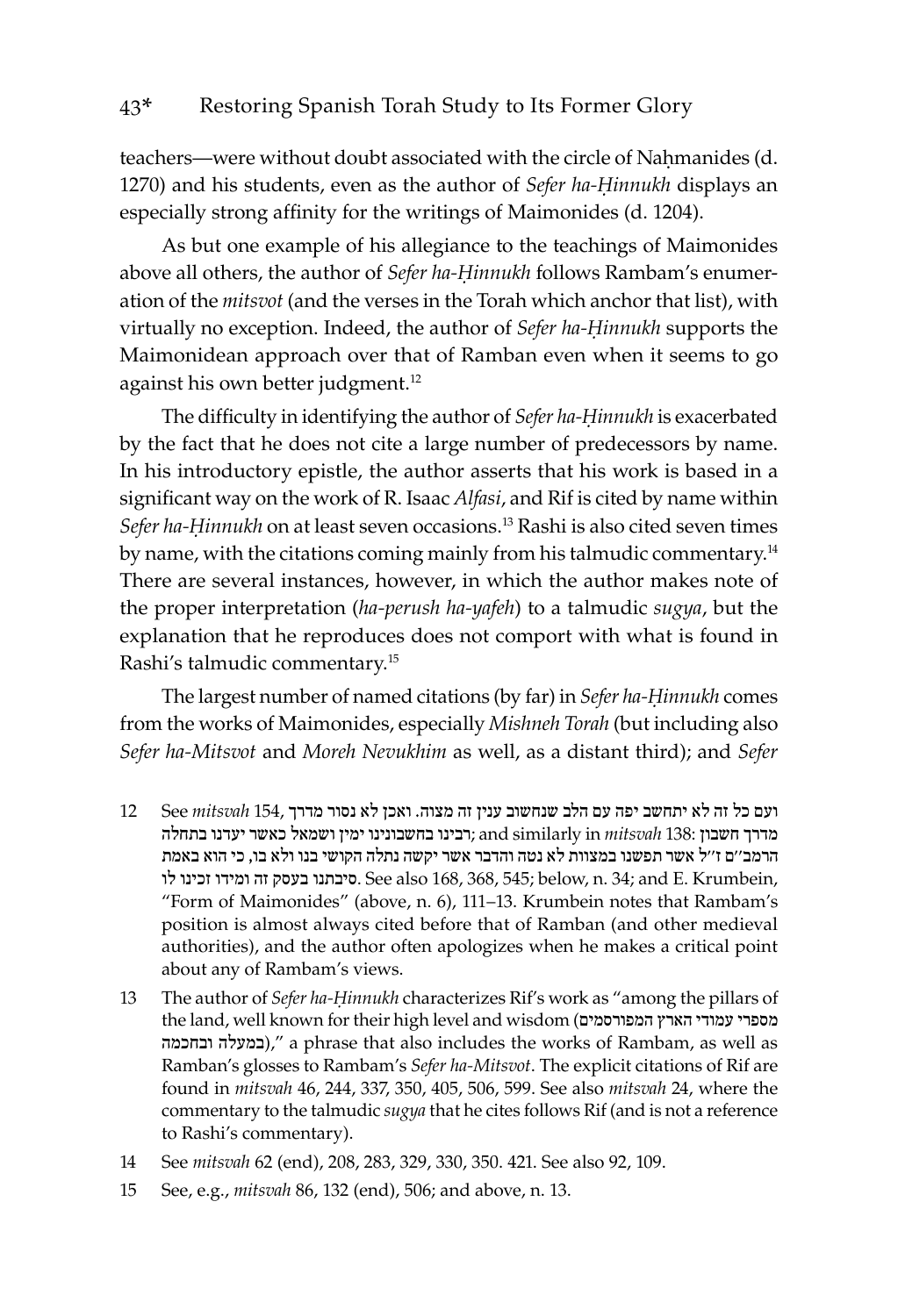*ha-Ḥinnukh*'s view accords with positions or rulings of Maimonides in quite a number of unspecified instances in addition. Second to Maimonides in the hierarchy of *Sefer ha-Hinnukh* is Nahmanides, although it should be noted that while *Sefer ha-Ḥinnukh* refers to Ramban's glosses to Maimonides' *Sefer*  ha-Mitsvot and to Nahmanides' Torah commentary with some frequency, there is only a single reference to his talmudic *ḥiddushim*, and another to his *Hilkhot Bekhorot*, which was intended in any case to serve as a substitute for Alfasi's *Halakhot*. <sup>16</sup> Beyond that, *Sefer ha-Ḥinnukh* cites and follows the glosses of R. Abraham b. David of Posquieres (Rabad) to *Mishneh Torah*. 17

Quite strikingly, however, there is nary a reference in *Sefer ha-Ḥinnukh* to the literature of the *Tosafot*, which was produced in northern Europe during the twelfth and thirteenth centuries*.* Given that in-depth halakhic analysis and expansion of norms are among the scholarly goals of *Sefer ha-Ḥinnukh*, this absence borders on the startling, especially in light of the centrality of these dimensions within the Tosafist *oeuvre*, 18 and is rendered even more

- 16 For Naḥmanides' glosses to the *Sefer ha-Mitsvot* and his Torah commentary, see, e.g., *mitsvah* 14, 62 (end), 111, 366, 376, 414 (in the preamble). The only explicit reference to *Ḥiddushei ha-Ramban* is in *mitsvah* 339. The (unmentioned) *Ḥiddushim*  were perhaps a point of reference in *mitsvah* 323 (end; although the essential position is found in Ramban's Torah commentary as well), and in *mitsvah* 325 (end; although Naḥmanides makes the same point in his *Milḥemet ha-Shem* to *Hilkhot ha-Rif*). For *Hilkhot Bekhorot*, see the beginning of *mitsvah* 18. Thanks to my student Yaakov Taubes for bringing these references to my attention.
- 17 See *mitsvah* 236, 264, 507; and see also 233, 454. On a number of occasions, *Minḥat Ḥinnukh* remarks that *Sefer ha-Ḥinnukh* appears to be following a position of Rabad; see, e.g., *mitsvah* 95:2.
- 18 This situation is somewhat analogous to Haym Soloveitchik's determination (in his "Three Themes in the *Sefer Hasidim*," *AJS Review* 1 [1976]: 348) that "from a reading of the [*Sefer*] *Roqeaḥ* [by R. Eleazar of Worms, d. c. 1230], one would never suspect that an intellectual revolution was sweeping through the schools of Ashkenaz. It is a work in the tradition of the *sifrut be-bei Rashi* and has little to do with the world of the Tosafists." To be sure, this formulation may require some modification in light of the various manuscripts of *Sefer Roqeaḥ* that include a number of (additional) references to the writings of the French Tosafists, not to mention Eleazar's own no longer extant *Tosafot* to *Bava Qamma* that build on the work of Ri *ha-zaqen* of Dampierre; it also does not so easily fit Eleazar's in-depth treatises on *issur ve-heter* and *hilkhot terefot.* See my *The Intellectual History and Culture of Medieval Ashkenaz* (Detroit: Wayne State University Press, 2013), 416, and the literature cited in n. 179. On halakhic expansionism in the literature of the Tosafists, see also Soloveitchik, *Collected Studies*, vol. 1 (Oxford: Littman, 2013), 250–51.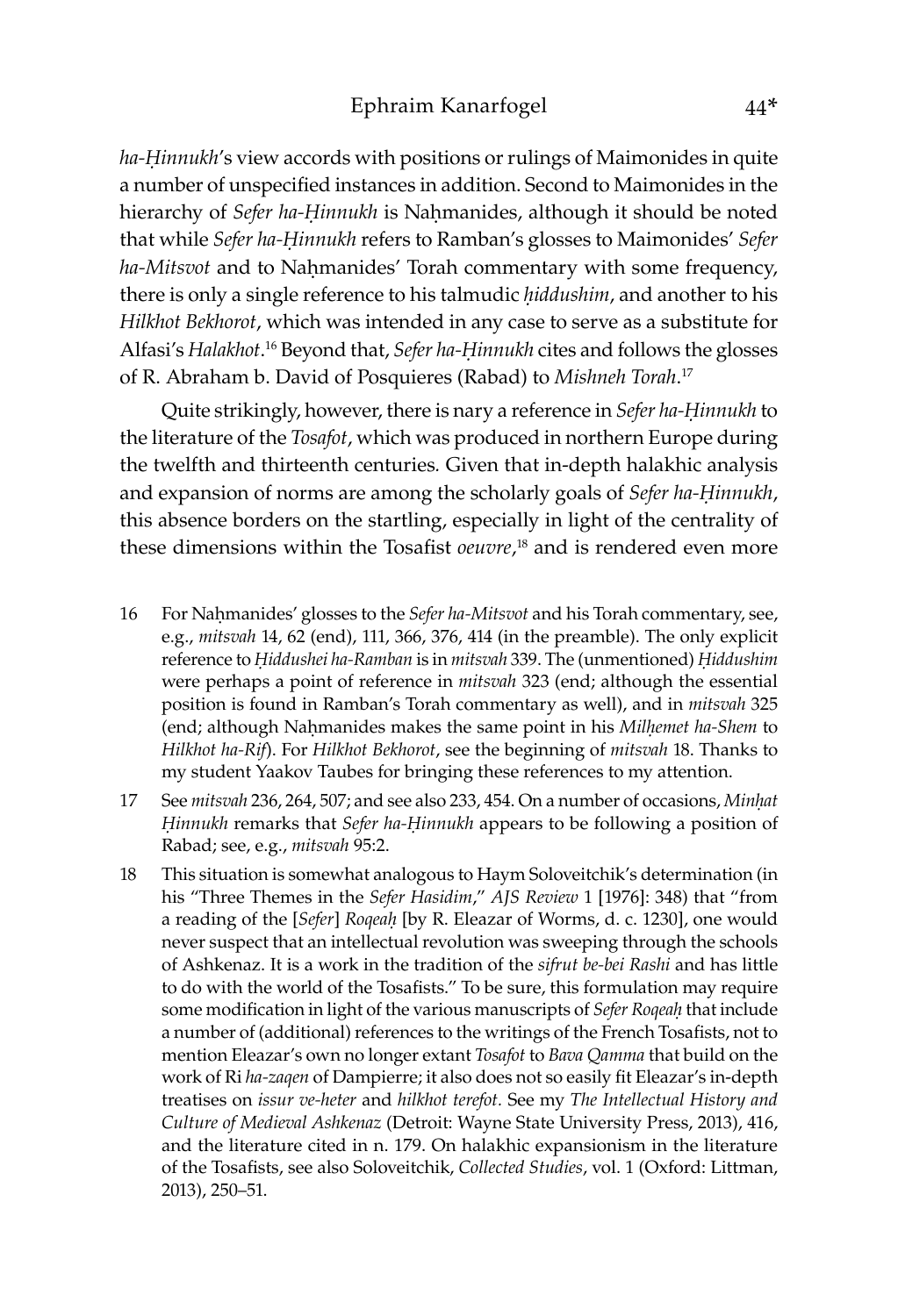perplexing by the fact that Ramban and his student Rashba cite the Tosafists (as *rabbotenu ha-Tsarfatim*, *Ḥakhmei Tsarfat* and so on) with great regularity and frequency throughout their talmudic *ḥiddushim*. 19 As I have demonstrated in a separate study, this pattern of citation actually increases within the *ḥiddushim*  of R. Yom Tov b. Abraham Ishvilli (Ritva, d. c. 1325), and it also holds true, albeit to a lesser extent, for Ritva's major teacher, Ra'ah.<sup>20</sup>

*Sefer ha-Ḥinnukh*, on the other hand, assiduously avoids this pattern of Tosafist citation, despite the unmistakable prominence of Tosafist literature within the works of all of the leading talmudists and halakhists in northern Spain during the late thirteenth century. There is one reference in *Sefer ha-Ḥinnukh* to "the northern French rabbi (*ha-Rav ha-Tsarfati*)," but this refers to a passage in Moses of Coucy's *Sefer Mitsvot Gadol* (*Semag*), whose own use of Rambam's *Mishneh Torah* is commonplace.<sup>21</sup> There is also a lone reference to *Tosafot* (*ve-khen da'at rabbotenu ba'alei ha-Tosafot*), but this reference is not found in most manuscripts of *Sefer ha-Ḥinnukh* and appears to have been added later.<sup>22</sup>

A position of Rabbenu Tam is taken up by one passage. Against virtually all other medieval rabbinic authorities, Rabbenu Tam held that *ein mesadderin le-ba'al ḥov*, there is no requirement to formally provide a basic mode of sustenance or support for an individual whose debts have effectively taken all of his assets from him. The author of *Sefer ha-Ḥinnukh* goes on at some length about the need to provide appropriate sustenance for such a person. He cites the talmudic passage in *Bava Metsi'a* (114a), in which an episode involving Elijah the Prophet is adduced to support the requirement that some

- 19 See, e.g., Israel Ta-Shma, *Talmudic Commentary in Europe and North Africa*, vol. 2 (Jerusalem: Magnes, 2000), 43–45, 64–65 (Hebrew).
- 20 See my "Between Ashkenaz and Sefarad: Tosafist Teachings in the Talmudic Commentaries of Ritva," in *Between Rashi and Rambam: Themes in Medieval Jewish Thought, Literature and Exegesis*, ed. E. Kanarfogel and M. Sokolow (New York: Ktav, 2010), 249–73.
- 21 See *mitsvah* 228. On *Sefer Mitsvot Gadol*'s extensive usage of *Mishneh Torah*, see, e.g., Urbach, *Tosafists*, 1:467–69*.* As R. Moses of Coucy did (in *Semag*, *mitsvat 'aseh* 3), the author of *Sefer ha-Ḥinnukh* (*mitsvah* 501) stresses that all men should observe the precept of phylacteries, and not only those especially pious and punctilious individuals who could achieve the higher level of cleanliness and purity favored by one talmudic opinion, although there is no literary or any other kind of discernable link between their formulations.
- 22 See *Sefer ha-Ḥinnukh 'im Be'ur Minḥat Ḥinnukh* (*mitsvah* 148), 2:101 (n. 11).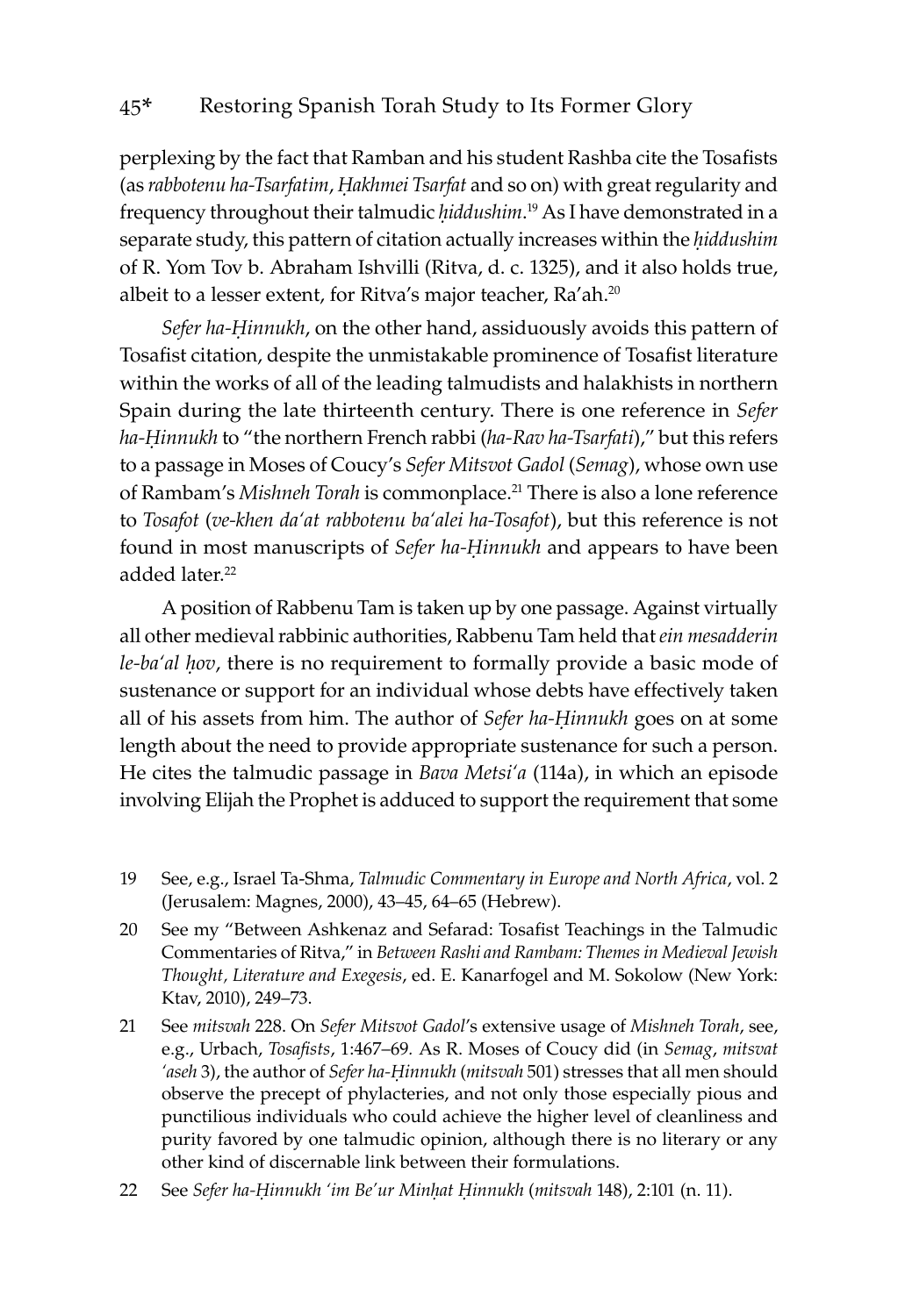source of support should in fact be allowed and provided, and the talmudic commentary of Rashi is also cited to this effect. Moreover, *Sefer ha-Ḥinnukh*  notes that (all) the Geonim and that Rif held this way as well. Although a minority of Amoraim appears to support the notion that *ein mesadderin le-ba'al ḥov*, *Sefer ha-Ḥinnukh* concludes that we should not quibble with the words of Elijah, and "although we have found that Rabbenu Tam ruled in accordance with the position of *ein mesadderrin* and produced proofs in his book to this effect, the majority [view] must be followed."<sup>23</sup> The leading Tosafist Rabbenu Tam is cited only in this single instance in *Sefer ha-Ḥinnukh*, for an unusual view that is then overruled.

This glaring lacuna in *Sefer ha-Ḥinnukh*, the almost total absence of the literature of the Tosafists, taken together with the particular array and pattern of the medieval rabbinic scholars who are most frequently cited, suggests that alongside its pedagogic considerations and its desire to analyze and to expand the halakhic system in a meaningful way, the author of *Sefer ha-Ḥinnukh*  had an additional aim or agenda that has gone unnoticed. His intention was to present and represent the Spanish or Sefardic approach to talmudic and halakhic studies had Maimonides remained the leading voice in Sefardic *halakhah* that he intended to be;<sup>24</sup> and had the corpus of the Tosafists never arrived on the scene, making such a great impact on the talmudic *ḥiddushim*  of the leading Spanish rabbinic figures in northern Spain and on their very method of study. In a word, *Sefer ha-Ḥinnukh* sought to restore the teachings of *Ḥakhmei Sefarad* to their full place of prominence (we might say, *le-haḥazir et torat gedolei Sefarad le-yoshnah*), led by the teachings of Maimonides.

Among other things, this suggestion accounts quite well for why *Sefer ha-Ḥinnukh* almost completely ignores Ramban's talmudic *ḥiddushim*, despite its deep veneration of Nahmanides' work generally. Ramban's *hiddushim* are suffused with Tosafist materials, while his glosses to Rambam's *Sefer* 

- ואף על פי שמצאנו לרבינו תם שכתב כמאן דאמר אין מסדרין וראיותיו בספרו, 350: *mitsvah* See 23 להטות רבים אחרי. Rabbenu Tam's view is cited in *Tosafot Bava Metsi'a* 114a, s.v. *mahu*, and the *Tosafot* passage also specifically notes that Rabbenu Tam's view is also found in his *Sefer ha-Yashar*. See *Sefer ha-Yashar le-Rabbenu Tam* (*ḥeleq ha-ḥiddushim*), ed. S. Schlesinger (Jerusalem: Daf Ḥen, 1974), 354–56 (sec. 602).
- 24 See, e.g., Isadore Twersky, "The Mishneh Torah of Maimonides," *Proceedings of the Israel Academy of Sciences* and *Humanities* 10 (1976): 265–96; and S. Z. Havlin, "Al ha-Ḥatimah ha-Sifrutit ki-Yesod ha-Ḥaluqah li-Tequfot ba-Halakhah," *Meḥqarim be-Sifrut ha-Talmudit* (Jerusalem: Israel Academy of Sciences, 1983), 183–92.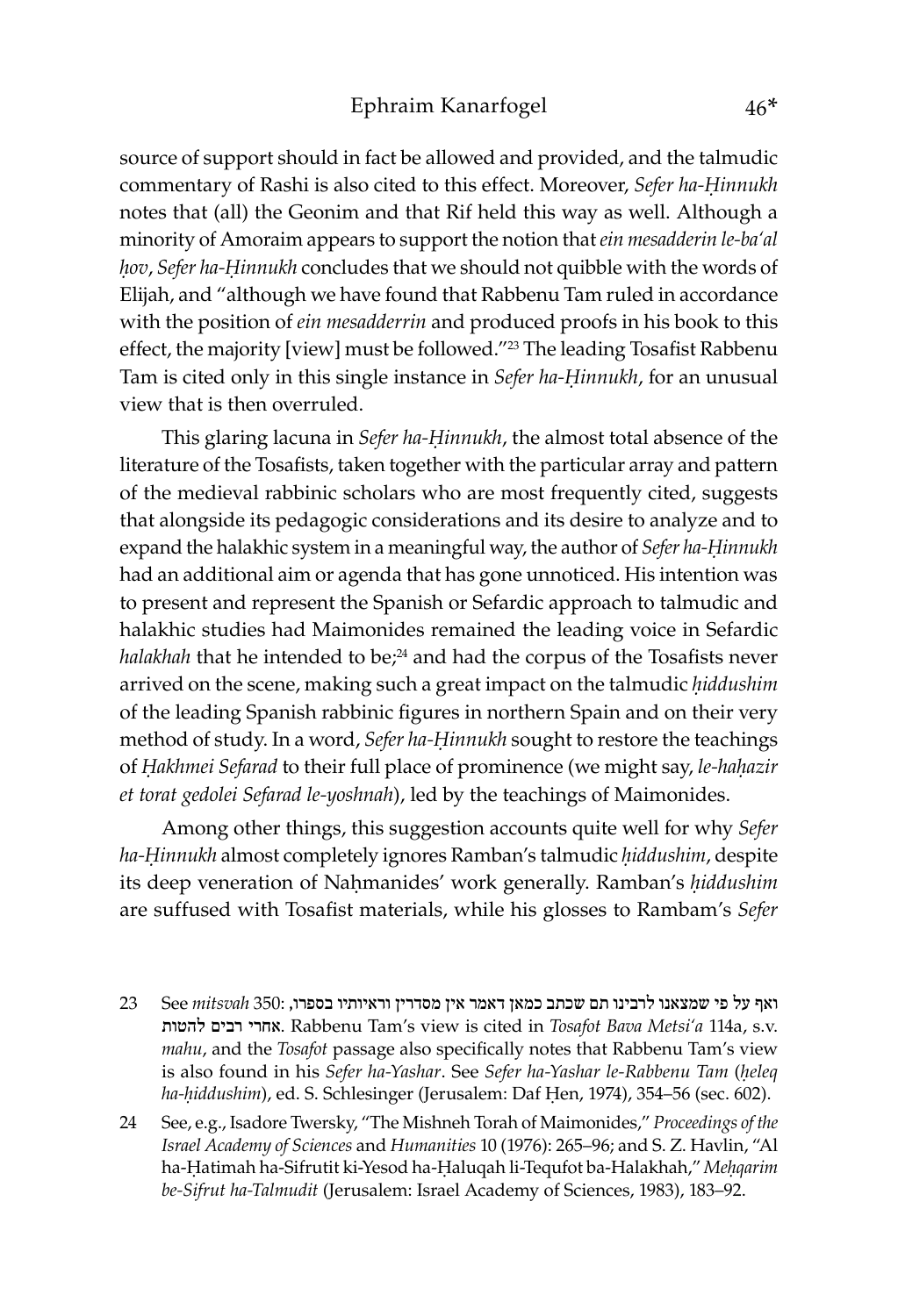*ha-Mitsvot* (among his other works) are clearly not, since they represent a different aspect, method and orientation of Ramban's rabbinic creativity.25

This additional aim or strategy on the part of *Sefer ha-Ḥinnukh* also provides further perspective on the role and centrality of *ta'amei ha-mitsvot*  in this work. Part of the core curriculum of talmudic and halakhic study in the Sefardic orbit was to integrate a discussion of *ta'amei ha-mitsvot* within these disciplines. Maimonides begins his *Mishneh Torah* with a healthy dose of *ta'amei ha-mitsvot*, and continues this effort throughout the work, offering rich discussions of *ta'amei ha-mitsvot* even at the end of many sections of thoroughly technical law. Indeed, as is well known, some of the most abstruse halakhic topics in *Mishneh Torah* generate the most interesting and extensive discussions of *ta'amei ha-mitsvot* within this work, identifying the particular reason behind the halakhic or *mitsvah* area under discussion in a novel way, or even establishing how the complex topic under discussion itself impacts or defines the study of *ta'amei mitsvot*. 26

Although discussions of *ta'amei ha-mitsvot* are not absent from the literature of the Tosafists and can certainly be found within their Torah commentaries if not so much in their talmudic glosses,<sup>27</sup> the Tosafists'

- 25 See my "On the Assessment of R. Moses b. Nahman (Nahmanides) and His Literary Oeuvre," *Jewish Book Annual* 54 (1996–97): 75–78.
- 26 See, e.g., the ends of *hilkhot nazir, tum'at tsara'at, temurah, me'ilah, 'avadim*, to name but a few; and cf. Twersky, *Introduction to the Code of Maimonides*, 373–74 (and esp. n. 49). On *ta'amei mitsvot* in the writings of Nahmanides, see C. J. Henoch, *Ramban: Philosopher and Kabbalist* (Northvale, N.J.: Jason Aronson, 1998).
- 27 The most significant example is the Torah commentary of R. Joseph b. Isaac *Bekhor Shor* of Orleans, a Tosafist student of Rabbenu Tam. See S. A. Poznanski, *Mavo 'al Ḥakhmei Tsarfat Mefarshei ha-Miqra* (Warsaw: Mekitze Nirdamim, 1913), LXVIII; and my "Anthropomorphism and Rationalist Modes of Thought in Medieval Ashkenaz: The Case of R. Yosef Bekhor Shor," *Simon Dubnow Institute Yearbook* 8 (2009): 122–23. Cf. Avraham Grossman, *The Early Sages of France* (Jerusalem: Magnes, 1995), 302–5 (Hebrew), for *ta'amei ha-mitsvot* in the biblical commentaries of Yosef Qara, a northern French predecessor of Yosef *Bekhor Shor.* Among the reasons for *mitsvot* that he provides, *Bekhor Shor* anticipates the broader Maimonidean approach to sacrifices (as an elevation of the offerings by idolaters, thereby improving the religious behavior of the Jewish people), and the goal or purpose of the *'eglah 'arufah* ceremony (as a possible means for solving the murder in question); as well as the (hygienic) reasons for the requirements of *kashrut*. Cf. *Perushei ha-Torah le-R. Yosef Bekhor Shor*, ed. Y. Nevo (Jerusalem: Mosad ha-Rav Kook, 1993), 199 (Lev 13:45), on the medical contagion posed by the *metsora* (in addition to the impurity that he engendered); *Sefer Rabiah*, ed. D. Deblitzky, vol.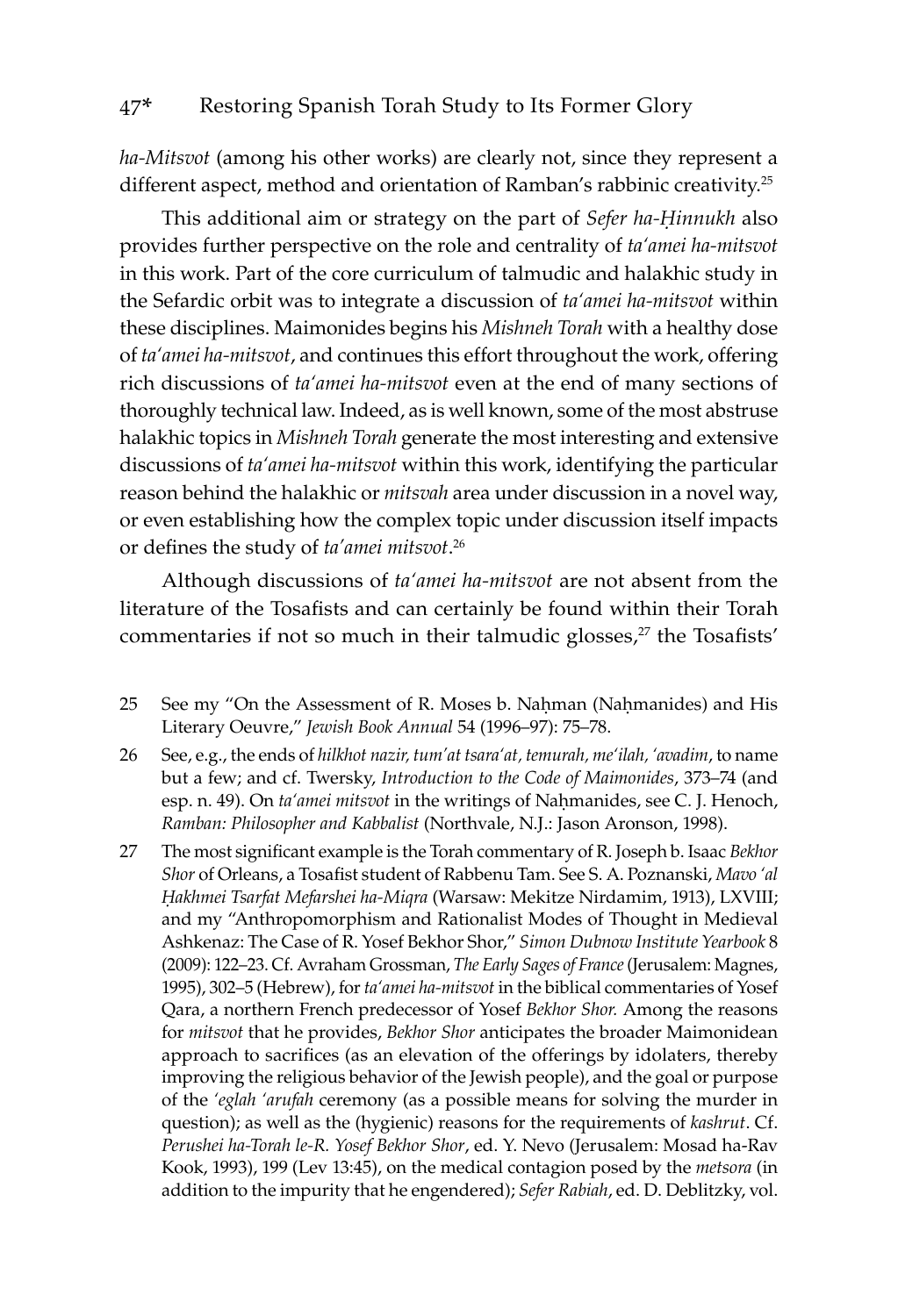treatment of *ta'amei ha-mitsvot* is far from systematic.<sup>28</sup> Indeed, the extent to which *ta'amei ha-mitsvot* should be pursued at all was a matter of some contention in Tosafist thought.<sup>29</sup>

There were no such hesitations in Christian Spain, however, neither during the period in which *Sefer ha-Ḥinnukh* was produced nor in any prior periods within the Sefardic orbit. To the contrary, this aspect of Sefardic learning was seen by the author of *Sefer ha-Ḥinnukh* as vital, and he sought to present an approach that would take into account the teachings of Maimonides in these matters as well as those of Nahmanides. As described above, the author of *Sefer ha-Ḥinnukh* placed *ta'amei ha-mitsvot* in a very prominent position in his work, toward the beginning of his treatment of each *mitsvah*, and he often provides his own formulations that would be accessible and of interest to laymen and scholars alike.

An illustrative example is *Sefer ha-Ḥinnukh*'s explanation for the *mitsvah*  that requires the giving of a small amount from each animal that is slaughtered for consumption by an individual to a *kohen* (*mitsvah* 506). Pieces of meat for this purpose are to be taken from the animal's forearm or foreleg, cheek and stomach (וקיבה לחיים זרוע(, as per Deut 18:3. The explanation offered by *Sefer ha-Ḥinnukh* is an expansion of a talmudic passage (*Ḥullin* 134b, in the name

2 (Jerusalem, 2005), fol. 351b (*Mo'ed Qatan*, sec. 840, end); and *Sefer ha-Ḥinnukh*, *mitsvah* 546, s.v. *ve-harbeh devarim*: "Similarly, the Sages proscribed putting coins into one's mouth because the dried spittle of a *mukkeh sheḥin* or of a *metsora*, or another's sweat is upon them. For human sweat, excepting sweat of the face, is the elixir of death." On these sources, see further Ephraim Steiner-Shoham, *On the Margins of a Minority* (Detroit: Wayne State University Press, 2014), 31–32, and 199 (n. 57).

- 28 Note that in Isaac Heinemann's classic *Ta'amei ha-Mitsvot be-Sifrut Yisra'el* (Jerusalem: Ha-Mador ha-Dati, 1953), the section on the medieval period surveys only the writings of Sefardic rabbinic authorities; not a single Ashkenazic figure is included.
- 29 See, e.g., the passage by R. Ḥayyim b. Ḥanan'el *Kohen*, *Bekhor Shor*'s contemporary and a fellow student of Rabbenu Tam, recorded in ms. Florence Lauerenziana, ור' חיים כהן אומר... דינו של בן סורר ומורה בסקילה :v251 .fol ,)#20365 IMHM (.20II .Plut ואין לפקפק במצות השם כי אין טעם למצות כדאמ' גבי מסית איש לע''ז בסקילה ומדיח כל העיר אינו אלא בסייף שהיא קלה ומי יודע אם לתת טעם בדבר. גם זה בן סורר ומורה באכילת טרטימר בשר Rosenthal .J .ed ,*Meqanne-ha Yosef Sefer* .Cf .ושתיית חצי לוג יין נסקל וגזירת המקום הוא (Jerusalem: Mekitze Nirdamim, 1970), 60; and David Berger, *Nizzahon Vetus: The Jewish-Christian Debate in the High Middle Ages* (Philadelphia: Jewish Publication Society, 1979), 52–53, 253–54, 356–58.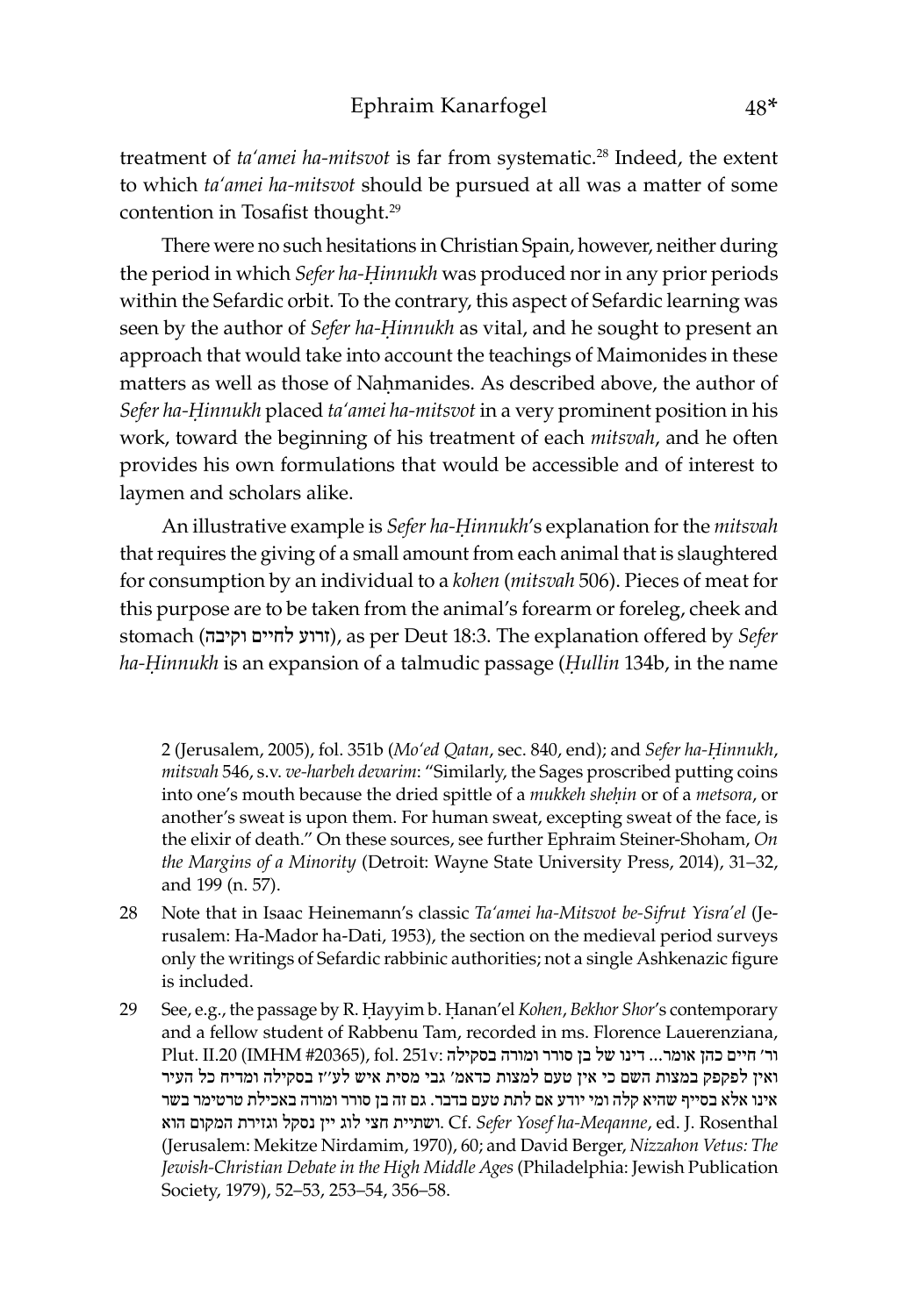of *doreshei reshumot*). This gift was extended to the priestly class in the merit of the actions taken by Phinehas, in which he put himself in grave danger to kill the prince of the tribe of Shim'on, Zimri ben Salu, during an act of fornication, in accordance with the mandate of "the zealous ones should stab him (*qanna'im poge'im bo*)."

The forearm of the animal represents the spear that Phinehas took in his hand to kill Zimri (Num 25:7); its cheeks represent the prayer offered by Phinehas at this time (as per Ps 106:1, "and Phinehas stood and prayed"); and its stomach represents the place where Phinehas also stabbed Zimri's consort (Num 25:8). In this instance, the reason advanced by *Sefer ha-Ḥinnukh* is far more ramified (and interesting) than the explanation offered by Nahmanides in his Torah commentary, which simply recognizes in broader terms the outstanding service of Phinehas as a representative of his fellow *kohanim*, or the existential approach of Maimonides (*Guide*, 3:39), which suggests that these parts of the animal are meant to represent the central limbs of the human being that are meant to be mobilized in the service of the Almighty.

Once an aspect of *ta'amei ha-mitsvot* was assigned, the author of *Sefer ha-Ḥinnukh* allows himself to deal with the halakhic background and ramifications of the *mitsvah* under discussion in greater depth. The interested layman might turn away from *Sefer ha-Ḥinnukh* at some point in this part of the presentation, having already absorbed the core of each *mitsvah* and its purpose. The more scholarly reader, however, was free to continue on and to be enriched by the halakhic details and expansions proposed by the author on the basis of--and in consonance with--the best Sefardic rabbinic literature and thought available.

We should take note here of a similar or parallel aim of *Sefer Mitsvot Qatan* (*Semaq*) by R. Isaac b. Joseph of Corbeil (d. 1280), composed during the same period in northern France. For the most part, his work reflects earlier Tosafist teachings and formulations, and contains only a small number of references to Maimonides. However, Isaac of Corbeil intended for *Semaq* to be accessible to all, men, women, and children--the goal for the less learned was to read through or to recite (for those who were unable to read) during the seven days of each week the entirety of this brief work, which lists the *mitsvot* and their basic parameters; at the very least, the *mitsvot* themselves should be recalled. The primary title of this work is *'Ammudei Golah* (the pillars of the exile, which are the *mitsvot*), and the *mitsvot* are divided in *Semaq* according to several active limbs of the body, a format that would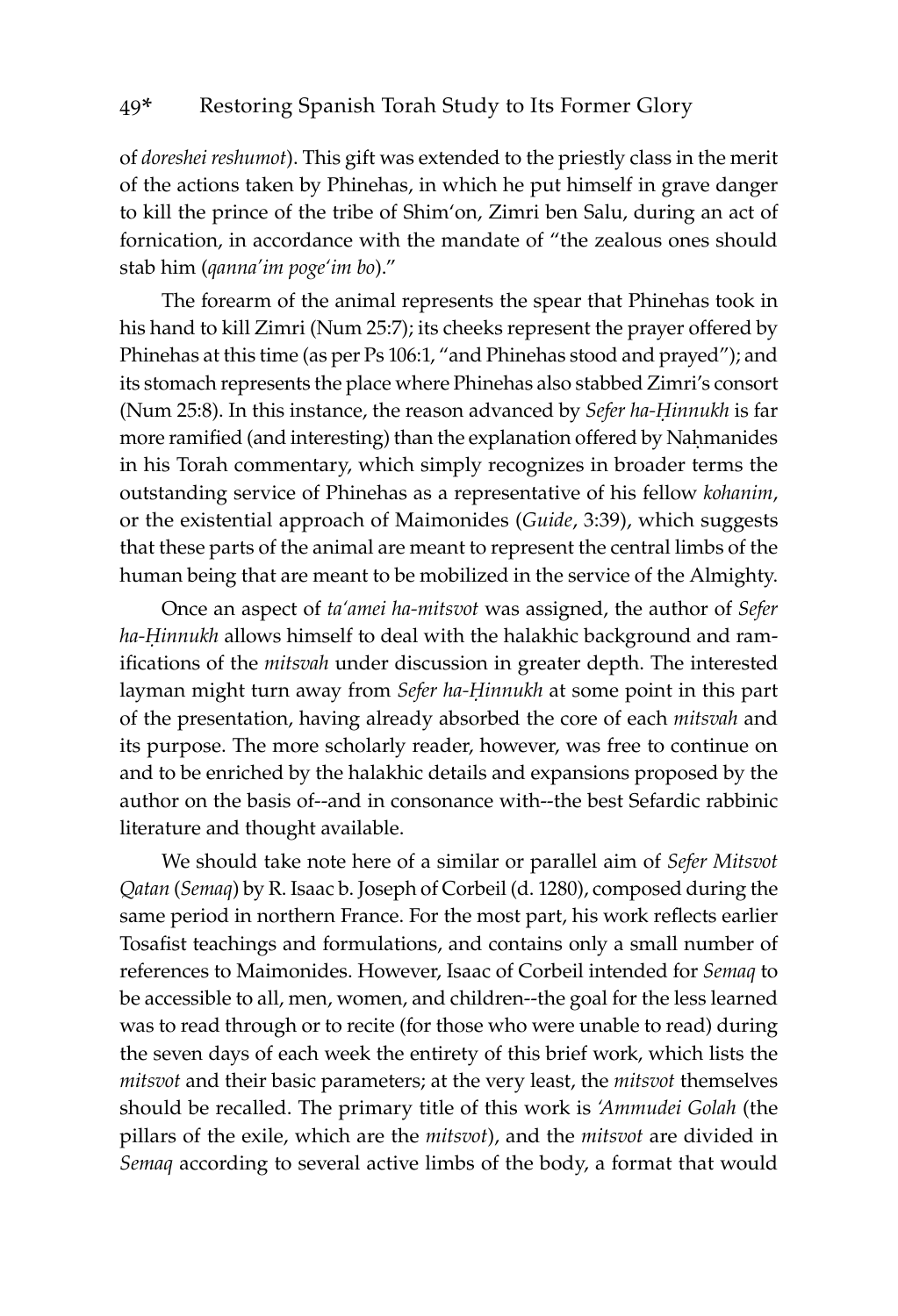further enable a non-scholar to remember and to understand the various precepts that can be observed at this time. While Isaac of Corbeil focused mainly on these more universal goals and on reaching a wider audience, Isaac's colleague, the Tosafist Rabbenu Perets b. Elijah of Corbeil (d. 1297), saw fit to annotate the work, fleshing out many of the deeply learned ideas that Isaac had embedded within the brief and user-friendly format of his work.<sup>30</sup> Both Rabbenu Perets and Isaac of Corbeil were students of the Tosafist study hall at Evreux.<sup>31</sup>

Israel Ta-Shma has compared *Sefer ha-Ḥinnukh* to Ritva's contemporary *Sefer ha-Zikkaron*, suggesting that both works were written with the intent to strike a balance between the "twin towers" of Sefardic scholarship in the earlier periods, Maimonides and Naḥmanides.<sup>32</sup> Ritva's *Sefer ha-Zikkaron*, however, seeks to mediate between the approaches of philosophy and kabbalah as well, neither of which was of particular interest to the author of the *Sefer ha-Ḥinnukh* in his work*.* Indeed, despite his great veneration of Maimonides, the *ta'amei ha-mitsvot* in *Sefer ha-Ḥinnukh* are largely de-philosophized, ostensibly in order to make them more easily accessible and acceptable to both laymen and Torah scholars of various stripes, and, as noted above, kabbalistic teachings are mentioned only infrequently in *Sefer ha-Ḥinnukh*. 33

- 30 The duality within *Semaq* itself, as well as the different goals pursued by Isaac and Perets of Corbeil, was suggested by Dr. Judah Galinsky in an unpublished seminar paper delivered in November, 2012, at the Center for Advanced Judaic Studies of the University of Pennsylvania.
- 31 See Urbach, *Tosafists,* 2:571–78; Ta-Shma, *Studies in Medieval Rabbinic Literature*, 2:114 (n. 9); Emanuel, *Fragments of the Tablets,* 198–211. The second part (entitled *Toledot Yitsḥaq*) of the fourteenth-century Provencal scholar Isaac b. Jacob de Lattes' larger work, *Qiryat Sefer*, contains popularized halakhic and philosophical materials for each weekly Torah portion, with the halakhic material taken largely from *Semaq*. See Yechiel Zeitkin, "Rabbi Yitzchak de Lattes—A Maimonidean Provencal Author and his Manuscript Torah Commentary," *Shenaton le-Ḥeqer ha-Miqra veha-Mizraḥ ha-Qadum* 22 (2013): 229–30 (Hebrew).
- 32 See Ta-Shma, *Studies in Medieval Rabbinic Literature*, 2:287–88.
- 33 See Krumbein (above, n. 6), 130 (n. 57); and see also Mordechai Cohen, "Interpreting the 'Resting of the *Shekhinah*' in Maimonides, Naḥmanides and *Sefer ha-Ḥinnukh*," in *The Temple of Jerusalem: from Moses to the Messiah*, ed. S. Fine (Leiden: Brill, 2011), 265–73. Ta-Shma (above, n. 6) notes that *ta'amei ha-mitsvot* is the one area in *Sefer ha-Ḥinnukh* in which Ramban's approach could overtake the Maimonidean view with some frequency, precisely because the aim of *Sefer ha-Ḥinnukh* was to de-philosophize the *mitszvot* so that understanding and appreciating them would be made less complex. See also Moshe Halbertal, *By*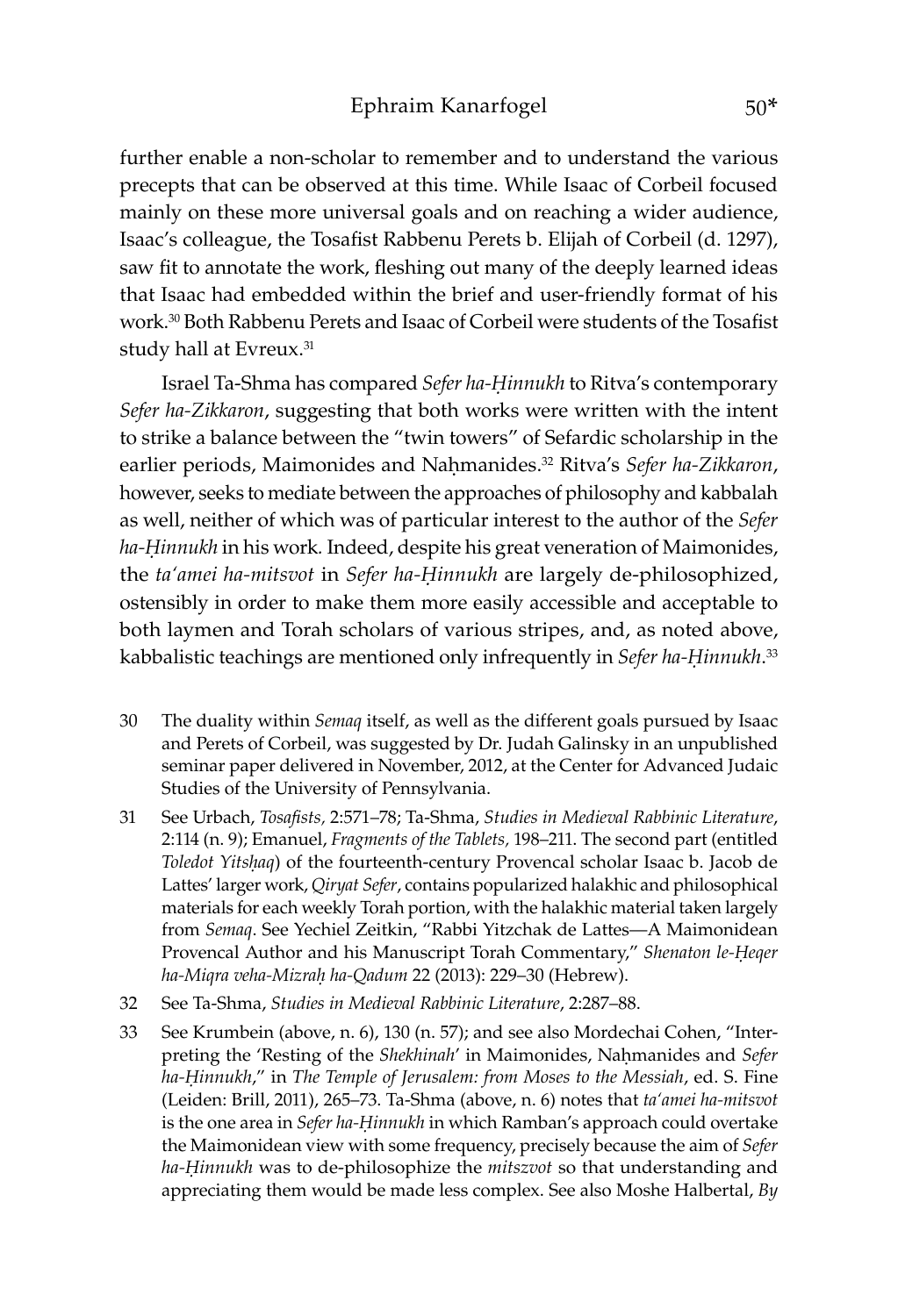Ultimately, however, *Sefer ha-Ḥinnukh* was more disposed to Maimonidean learning and *halakhah* than to any other rabbinic approach in Sefarad. In one of the few places where he supports a scriptural derivation by Nahmanides against that of Maimonides, the author of *Sefer ha-Ḥinnukh* remarks that he does so here despite the fact that this was not his practice throughout the work, in which he wrote in accordance with the approach of Maimonides "in all such instances."34 *Sefer ha-Ḥinnukh* is not mediating between the approaches of Maimonides and Nahmanides as much as he is trying to present an organic Sefardic whole, in which Nahmanides was allowed to play a leading role on a number of occasions as well, especially with regard to the reasons for the commandments.

Another significant difference between the author of *Sefer ha-Ḥinnukh*  and Ritva is that when Ritva takes up direct talmudic interpretation and the ramifications for *halakhah* in his extensive *ḥiddushim* on the Talmud, the voices of Ashkenaz (and Provence) are nearly as prominent as those of Spain and the Sefardic world. Indeed, as has been noted, the presence of the Tosafists in *Ḥiddushei ha-Ritva* is ubiquitous, and more extensive in terms of the collections of *Tosafot* that were used than even the *ḥiddushim* of Ramban and Rashba.35 The author of *Sefer ha-Ḥinnukh*, on the other hand, never reaches for rabbinic sources and teachings from the Ashkenazic world (which were circulating throughout Barcelona in his day, and readily available), even when he was finished with the *ta'amei ha-mitsvot* component and had moved on to present

*Way of Truth* (Jerusalem: Hartman Institute, 2006), 68–69 (Hebrew). Ritva refers to kabbalistic interpretations and conceptions some twenty times in his talmudic *ḥiddushim*. See Ta-Shma, *Ha-Sifrut ha-Parshanit la-Talmud*, 2:72–73.

כי הרמב''ם יוציא איסור יין נסך מן המקרא שכתוב בפרשת האזינו... והרמב''ן 111: *mitsvah* See 34 כתב כי מפסוק זה דהשמר לך וגו' ]בפרשת כי תשא[ נלמד איסור של תקרובת ע''ז ויין נסך בכלל. also See .ואני כתבתי זה המקרא כדעתו שלא כמנהגי בכל הספר כי כולם כתבתי כדעת הרמב''ם above, n. 12.

<sup>35</sup> See above, at n. 20.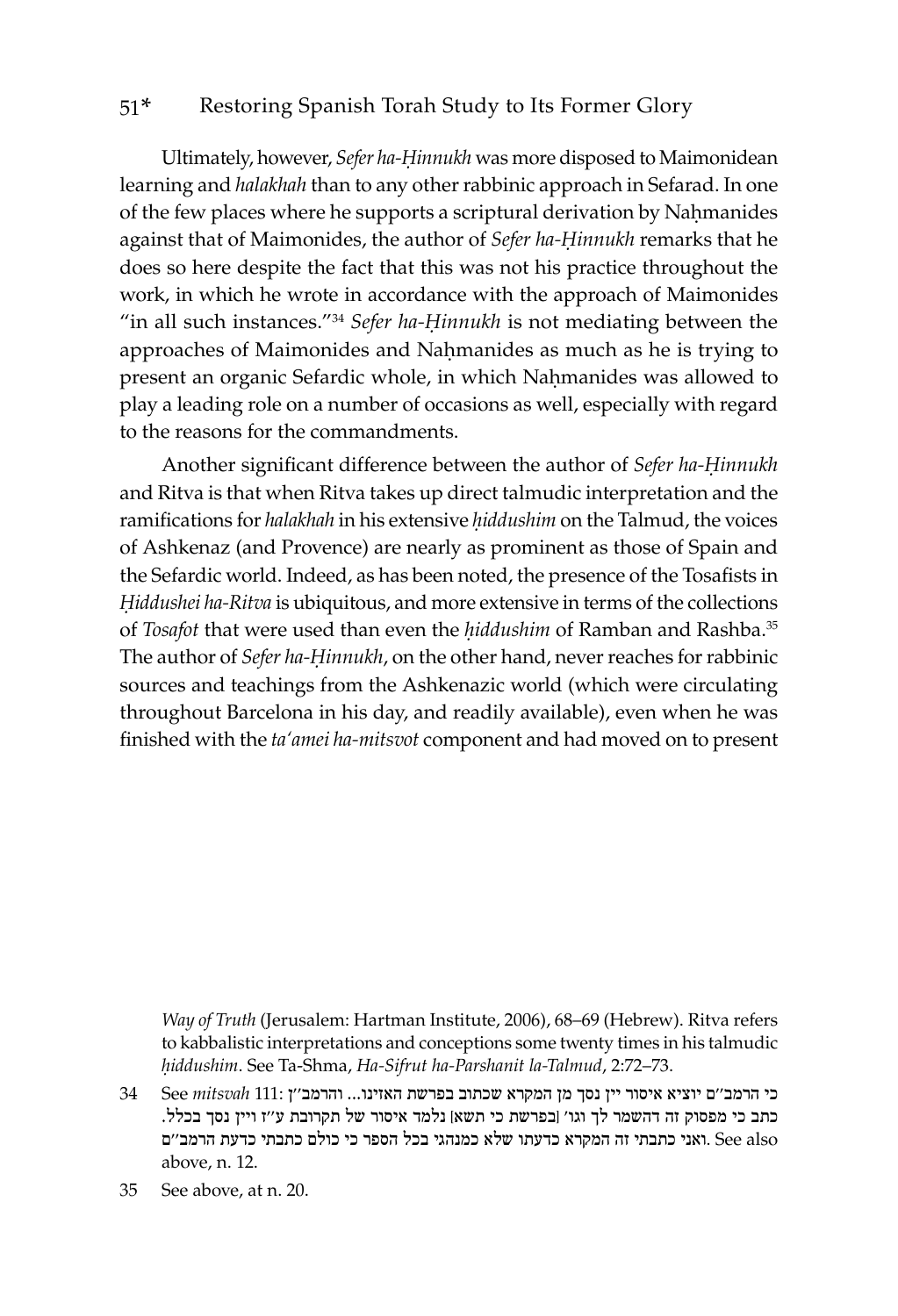his deeper halakhic analyses and expansions. As I have argued, this omission was completely intentional on this part.<sup>36</sup>

In addition to its pedagogic goals which included the further education of somewhat knowledgeable non-elites, *Sefer ha-Ḥinnukh* represents a proud and sustained effort to return to the way that substantive talmudic and rabbinic studies in the Sefardic world were once presented to more elite students and readers, at least in the mind of its author. Maimonides stands firmly at the center, surrounded by other Sefardic greats, and the discussion always includes and even begins with *ta'amei ha-mitsvot*. Citation of Rabad of Posquieres is the only exception to the absolute primacy of Sefardic rabbinic endeavors in the *Sefer ha-Ḥinnukh*, although this exception is hardly a glaring one in any case, since Rabad's works were highly venerated and extensively cited by leading Spanish rabbinic authorities throughout the thirteenth century.37 The exclusive Sefardic scholarly array presented by the author of *Sefer ha-Ḥinnukh*, and the near complete absence of even a single reference to the writings of the Tosafists, was intended to underscore what might have

- 36 The largely anonymous *Ḥiddushei talmidei ha-Rashba* to several tractates of the Talmud provide additional examples of Spanish rabbinic scholars at this time who sought to minimize the presence of Tosafist literature in their talmudic commentaries; cf. Ta-Shma, *Talmudic Commentary in Europe and North Africa*  2:74–78. At the same time, however, other Spanish rabbinic works of the early fourteenth century, such as R. Asher b. Ḥayyim of Montsant's *Sefer ha-Pardes*, ed. M. L. Katzenellenbogen (Jerusalem: Shalem, 1985), were much closer to the inclusive approach favored by Ritva. *Sefer ha-Pardes* cites Tosafist and other Ashkenazic materials, as well as Provencal rabbinic scholarship, alongside Spanish teachings and rulings; see the index of rabbinic figures cited, ibid., 21–22. This pattern is also evident later in the fourteenth century in the talmudic commentaries and responsa of R. Nissim b. Reuben (Ran). On the discomfort of some Spanish readers with aspects of Tosafist ideology (and their concomitant veneration of the thought of Maimonides), see Bernard Septimus, *Hispano-Jewish Culture in Transition* (Cambridge, MA: Harvard University Press, 1982), 89–95.
- 37 See I. Twersky, *Rabad of Posquieres* (Philadelphia: Jewish Publication Society 1980), 53–54; Ta-Shma, *Talmudic Commentary in Europe and North Africa*, 2:65, 73; and Shalem Yahalom, *Between Gerona and Narbonne* (Jerusalem: Yad Ben-Zvi, 2013), 86–100 (Hebrew).